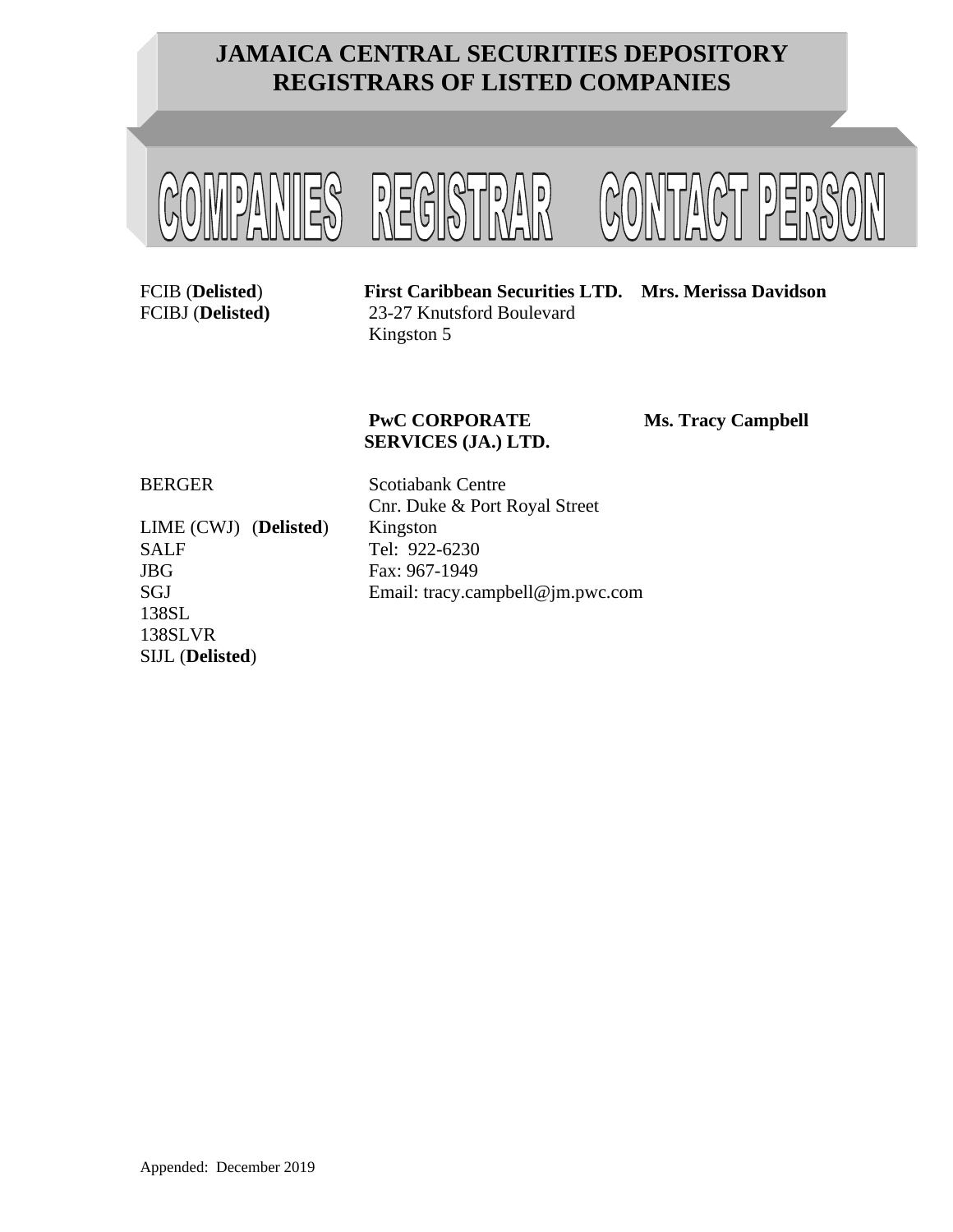

#### **JCSD REGISTRAR SERVICES** Mrs. Kadyll McNaught-Hermitt

| <b>AFS</b>               |                   |                  |
|--------------------------|-------------------|------------------|
| BIL                      | 40 Harbour Street |                  |
| <b>BILVPA</b> (Redeemed) | Kingston          |                  |
| <b>BILVPB</b> (Redeemed) | 967-3271-4        |                  |
| <b>BPOW</b>              | Fax: 948-6653     |                  |
| <b>CHL</b>               |                   |                  |
| <b>CPJ</b>               |                   |                  |
| CAC                      |                   |                  |
| <b>DCOVE</b>             | <b>NCBFG</b>      | <b>SELECTF</b>   |
| <b>GENAC</b>             | <b>PJX</b>        | QWI              |
| <b>HONBUN</b>            | <b>ISP</b>        | <b>MAILPAC</b>   |
| <b>JAMT</b>              | <b>ROC</b>        | <b>SCIJMD</b>    |
| <b>JSE</b>               | <b>EPLYSTP</b>    | <b>SCIUSD</b>    |
| <b>KPREIT</b>            | <b>MDS</b>        | <b>SVL</b>       |
| <b>KW</b>                | <b>SRA</b>        | <b>WIG</b>       |
| <b>LASD</b>              | <b>KEY</b>        | <b>TJH</b>       |
| <b>LASF</b>              | <b>JETCON</b>     | <b>SELECTMD</b>  |
| <b>LASM</b>              | <b>ECL</b>        | <b>SELECTUSD</b> |
| MIL                      | SOS               | <b>SPURTREE</b>  |
| <b>MTL</b>               | CAB-A             | <b>MASSY</b>     |
| MCL9% (Delisted)         | $CAB-B$           |                  |
| MUSIC(now SSLVC)         | PBS9.75%          |                  |
| <b>PTL</b>               | <b>PBS</b>        |                  |
| <b>PROVEN</b>            | SIL               |                  |
| PROVEN <sub>8%</sub>     | SBJPSA%           |                  |
| <b>PURITY</b>            | SBJPSB%           |                  |
| <b>RJR</b>               | <b>EPLY8.25</b>   |                  |
| <b>SEP</b>               | EPLY9.5           |                  |
| TCL (Sub Registrar)      | <b>EPLY</b>       |                  |
| <b>TTECH</b>             | EPLY5%            |                  |
| <b>MEEG</b>              | EPLY8.75%         |                  |
| JPS 5CPref.              | GWEST             |                  |
| JPS 5Pref.               | <b>WISYNCO</b>    |                  |
| JPS 6Pref.               | <b>FOSRICH</b>    |                  |
| JPS 7Pref.               | <b>VMIL</b>       |                  |
| JPS Pref.9%              | <b>ELITE</b>      |                  |
| <b>DTL</b>               | <b>SML</b>        |                  |
| <b>KEX</b>               | <b>EFRESH</b>     |                  |
| <b>KREMI</b>             | <b>MPCCEL</b>     |                  |
| <b>FNTA</b>              | <b>ELMIC</b>      |                  |
| <b>ICREATE</b>           | LAB               |                  |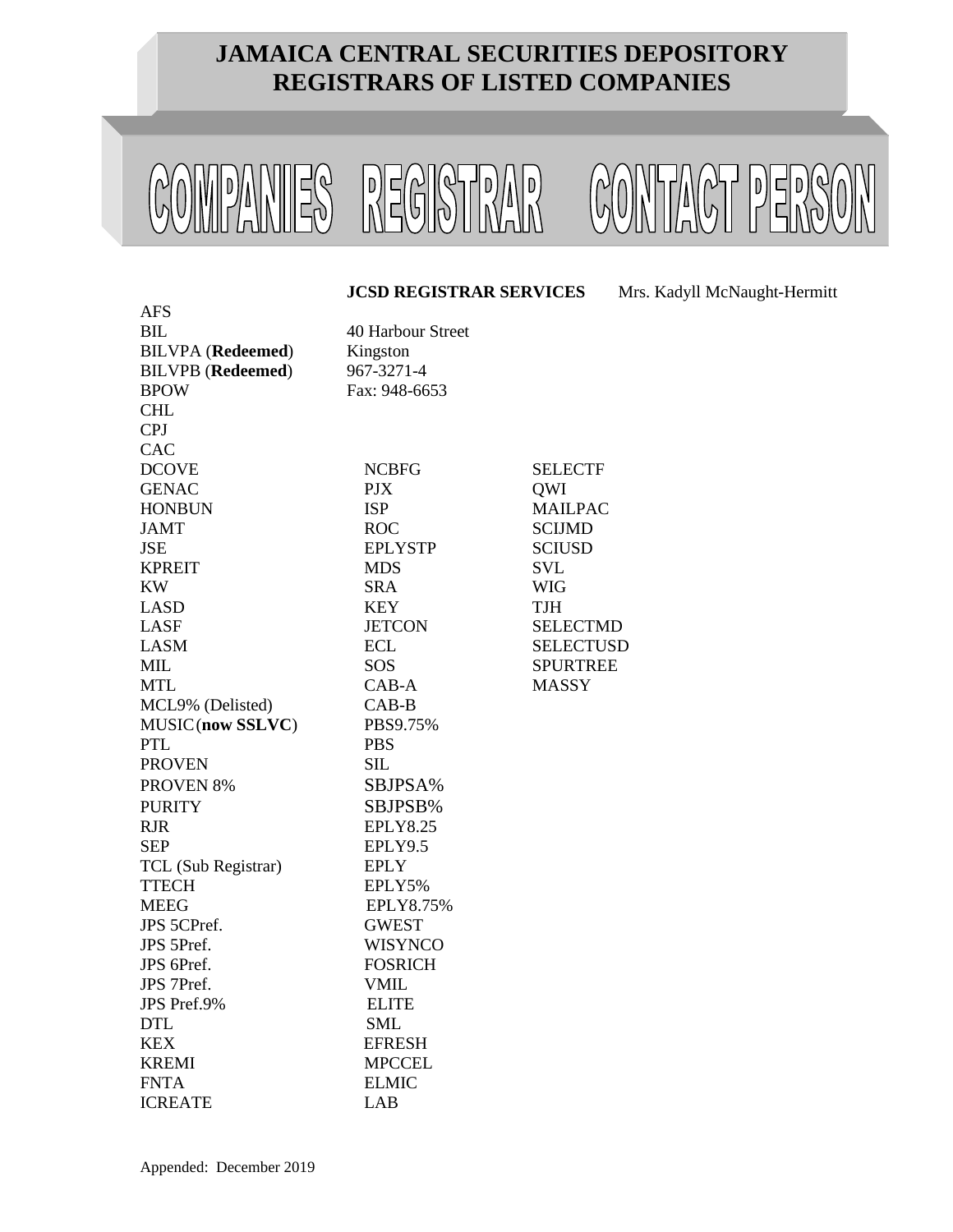





#### **SAGICOR BANK JAMAICA LTD.** Miss Camille Lennon

KLE 17 Dominica Drive Mrs. Lorice Taylor

HL (**Delisted**) Kingston 5 PJAM Tel: 764-0356 CCC Fax: 968-5714 SJ Email: Lorice\_Taylor@sagicor.com D&G (**Delisted**) CARRERAS GLEANER **(Delisted)** XFUND 1834 INDIES FIRSTROCKJMD **FIRSTROCKUSD** 

## Ciboney 6 Duke Street JMMBGL Kingston JMMB8.75% Tel: 922-6640 JMMBGL7.25% JMMBGLUSD6% JMMBGL5.75USD% AMG JP JMMBGL7% JMMBGL5.50% JMMB7.00NC JMMB7.25C JMMB5.75C

JMMB5.50C JMMBUS6.00

PULSE (**formerly Veritat Corp**.) JMMB8.5% Fax: 922-7198/4500 JMMBGL7.5% Email: ehenry@kpmg.com.jm

**KPMG** Mrs. Elizabeth Henry- Pottinger

Appended: December 2019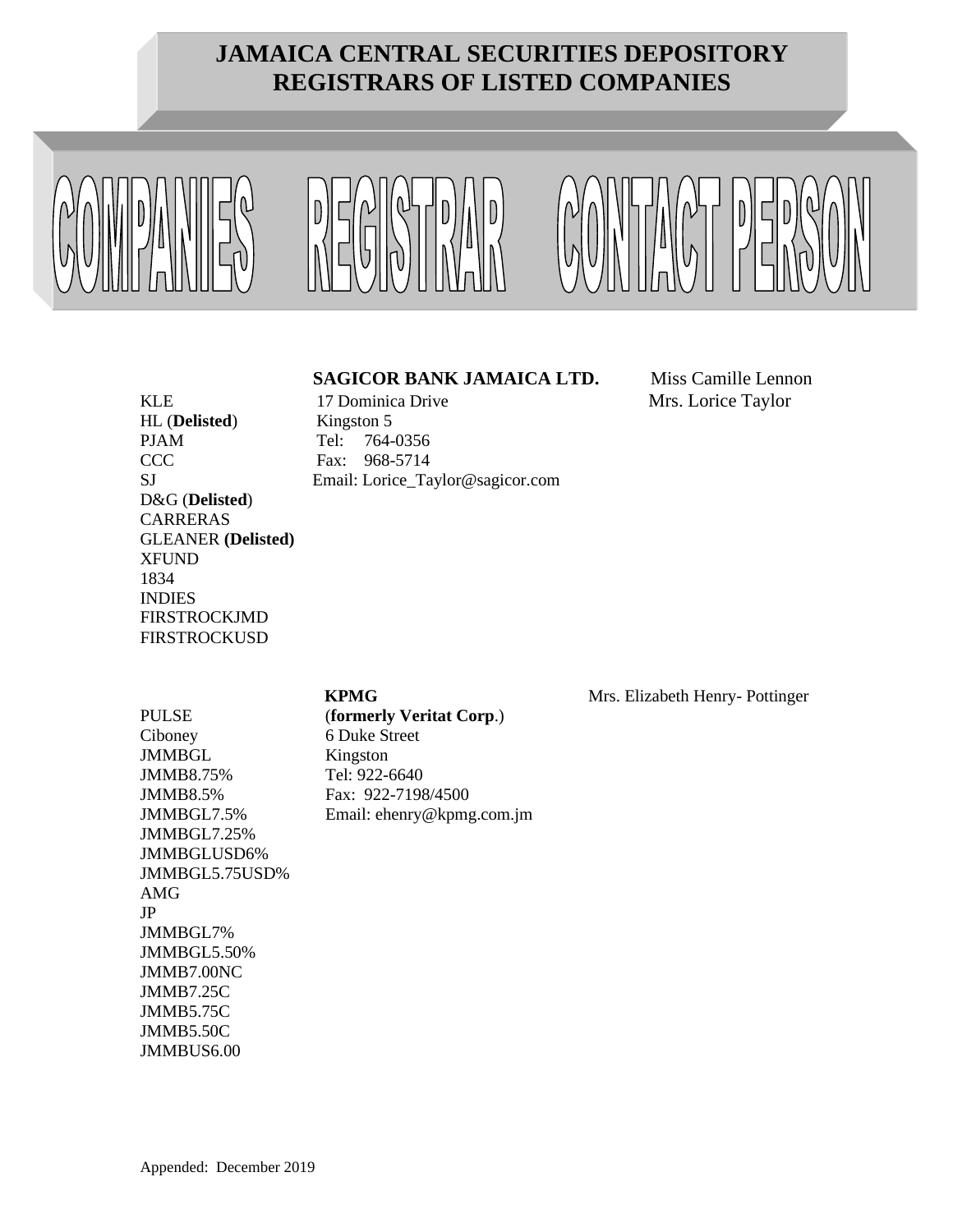



### **LASCELLES DE MERCADO (Delisted)** Miss Marvia Williams

23 Dominica Drive Kingston 5 Tel: 926-9007-9 Fax: 929-7537

## **MONTEGO BAY ICE (Delisted)** Mrs. Sheila Lewis

2 Creek Street, P.O. Box 51 Montego Bay Tel: 952-3067/979-5022 Fax: 979-5023 Email:

## **MONTEGO FREEPORT** (Delisted) Ms. Marlene McLean

Unit No. 21, 1a Worthington Terrace Kingston 5. Tel: 815-4103 Fax: 929-5855/926-6398

## **PALACE AMUSEMENT** Ms. Nedra Bailey

P.O. Box 8009 1a South Camp Road CSO Kingston Tel: 929-2438 Fax: 928-5632 Email: [compserv@cwjamaica.com](mailto:compserv@cwjamaica.com)